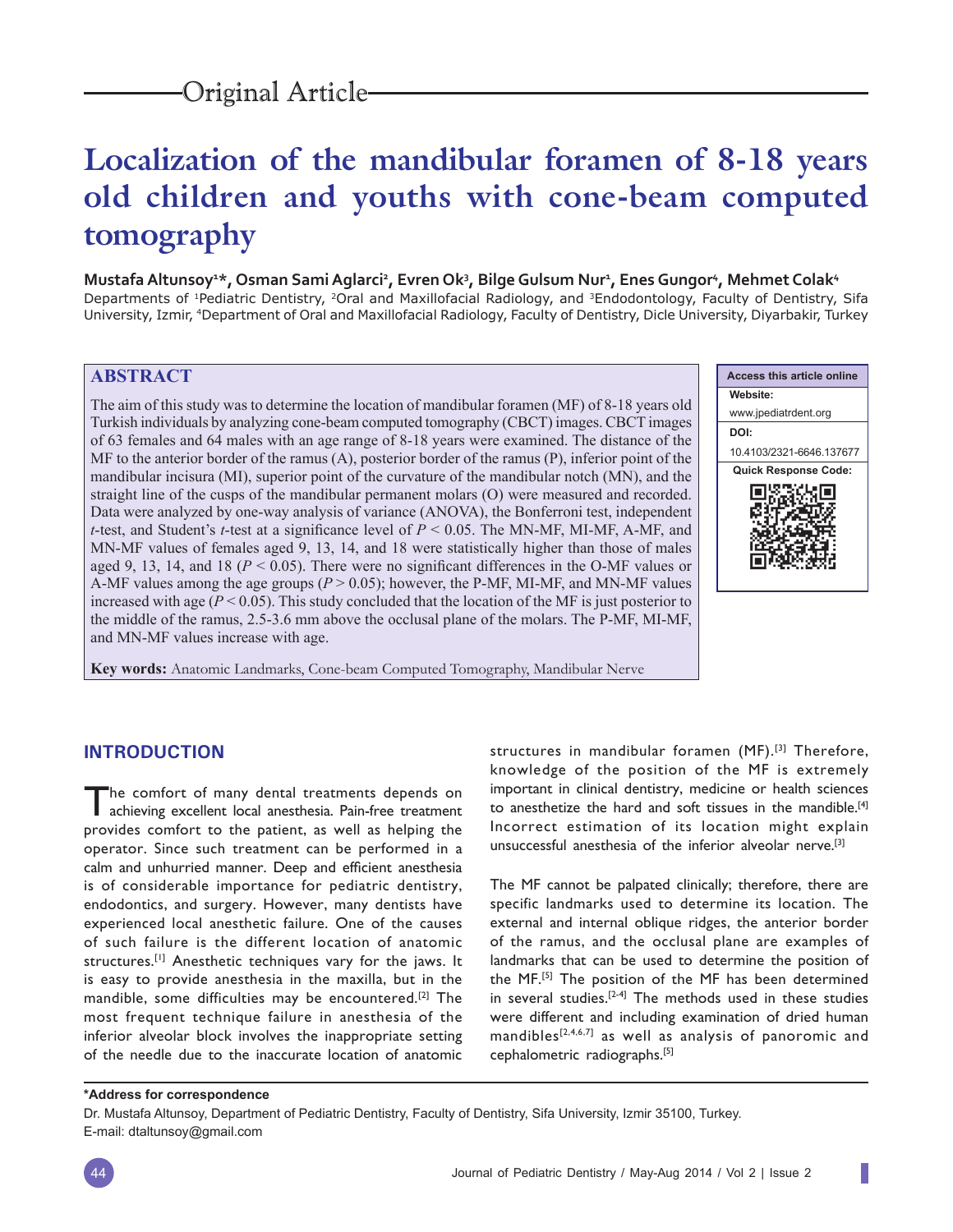Cone-beam computed tomography (CBCT) scanning has been used in dentistry since 1990.<sup>[8]</sup> It uses a coneshaped beam of radiation to acquire data in a single 360° rotation, which reveals the internal structure of an object. In comparison with conventional CT imaging, CBCT exhibits improved accuracy, higher resolution, lower scan time, and lower radiation doses.<sup>[9]</sup> CBCT scanning was used for diagnosis and identification of the location of anatomic structures in several studies.<sup>[10,11]</sup> However, to our knowledge, no data are available in the literature on the determination of location of MF using CBCT. Therefore, the aim of this retrospective study was to determine the location of the MF of 8-18 years old Turkish individuals by analyzing CBCT images.

## **MATERIALS AND METHODS**

This retrospective study was composed of CBCT images from 127 children and youths that diagnosed at the Dicle University, Department of Oral and Maxillofacial Radiology between May 2009 and April 2012. All patients were from the South-Eastern region of Turkey. Only good quality CBCT images were analyzed. CBCT images of 63 females and 64 males with an age range of 8-18 years were examined. The right and left MFs of each patient were analyzed and hence the study consisted of 254 images of MF. Each patient's name, age, and gender were recorded and the subjects were divided into 11 age-groups.

The CBCT images were obtained using a CBCT scanner (I-CAT Vision TM Imaging Science International, Hatfield, USA, 2008) at 120 kVp and 18.54 mA, with an exposure time of 8-9 s. The voxel size of the images was 0.3 mm. An experienced radiologist acquired the images according to the manufacturer's instructions.

A maxillofacial radiologist assessed all the images. The location of the MF was investigated radiographically by CBCT [Figure 1] and the following measurements were recorded:

- 1. The shortest distance between the anterior border (A) and MF;
- 2. The shortest distance between the posterior border (P) and MF;
- 3. The shortest distance between the inferior point of the mandibular incisura (MI) and MF;
- 4. The shortest distance between the most superior point of the curvature of the notch (mandibular notch [MN]) and MF; and
- 5. The distance between the straight line of the cusps of the mandibular permanent molars (O) and MF [Figure 2].

All measurements were registered in millimeters. Data were analyzed by one-way ANOVA, the Bonferroni test, independent *t*-test, and Student's *t*-test at a significance level of *P* < 0.05. All statistical analyses were performed using SPSS (version 17.0; SPSS Inc., Chicago, IL, USA) software.

#### **RESULTS**

There were no significant differences in measurements between the right and left side of the mandible; therefore two values of the distance of landmarks to the MF were obtained from each patient [Table 1]. The means and distribution of ages, as well as distances from the examined landmarks to the MF with the standard deviations are summarized in Table 2. Females with aged 9, 13, 14, and 18 exhibited statistically higher values of MN-MF, MI-MF, A-MF, and MN-MF than males in the same age groups  $(P < 0.05)$ ; however, other measurements did not vary significantly by gender (*P* > 0.05) [Table 2]. The statistical comparison of the



**Figure 1:** Location of the mandibular foramen with axial view on conebeam computed tomography image



**Figure 2:** Images of landmarks used in the present study. A: Anterior border of the ramus; P: Posterior border of the ramus; mandibular incisura: Inferior point of the mandibular incisura; mandibular notch: The most superior point of the curvature of the notch; O: The straight line of the cusps of the mandibular permanent molars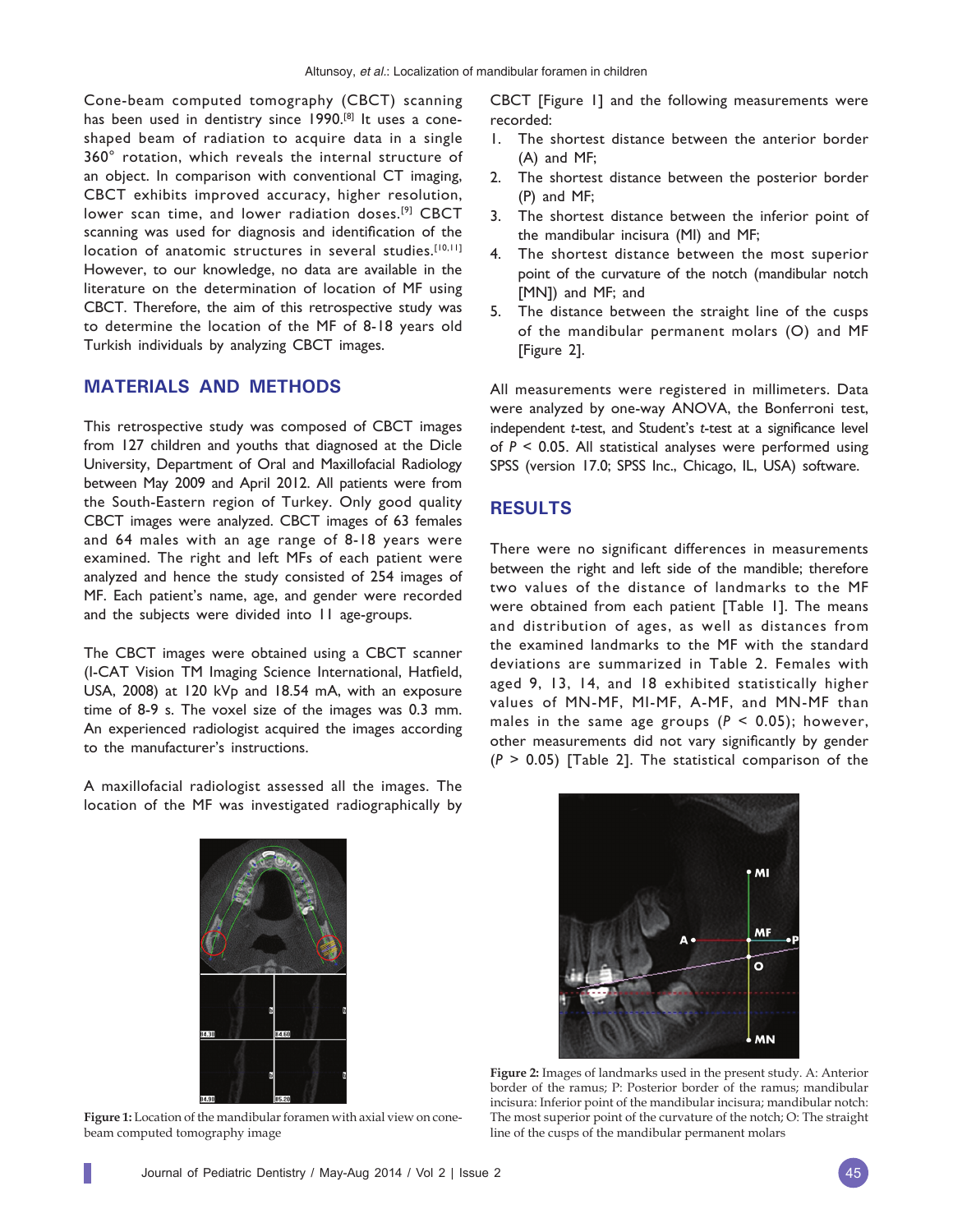values of the age groups is presented in Table 3. There were no significant differences in the O-MF values and among A-MF values according to the age groups (*P* > 0.05); however, the P-MF, MI-MF, and MN-MF values increased with age  $(P < 0.05)$  [Table 3].

## **DISCUSSION**

Awareness of the position of the MF is of great importance for many procedures in dentistry. Its definitive location enables more effective anesthesia. Pain-free treatment provides comfort to the patient, and helps the operator to carry out such treatment in a calm and unhurried manner.<sup>[12,13]</sup> The MF cannot be palpated clinically; therefore, there are specific landmarks to determine its location such as the external and internal oblique ridges, the anterior border of the ramus, and the occlusal plane. These are used to determine the placement of the needle for the inferior alveolar nerve block.<sup>[5]</sup> In the literature, studies on determining the location of MF were performed with dried human skulls, [4-7] panoramic radiographs,<sup>[5-14]</sup> cephalometric radiographs<sup>[5]</sup> and conventional tomography.[14]

Studies for determining the localization of the MF have commonly been carried out using panoramic radiographs;[5-14] however, they have some disadvantages, such as image magnification, loss of definition, and less accurate diagnostic value.<sup>[12-15]</sup> Thus, deviations can be shown when it comes determining the location of the MF. Lindh et al.<sup>[14]</sup> measured the distances between the superior border of the canal and the alveolar crest and

#### **Table 1: Comparison of the measurements between the right and left side of the mandible mean (SD) (mm)**

| Gender | A-MF         |      | <b>P-MF</b>                                                                                                                                                                                                                                               |      | <b>MI-MF</b> |      | <b>MN-MF</b> |      | O-MF  |      | Significant   |
|--------|--------------|------|-----------------------------------------------------------------------------------------------------------------------------------------------------------------------------------------------------------------------------------------------------------|------|--------------|------|--------------|------|-------|------|---------------|
|        | <b>Right</b> | Left | <b>Right</b>                                                                                                                                                                                                                                              | Left | <b>Right</b> | Left | Right        | Left | Right | Left | of right-left |
| Female |              |      | 63 15.7 (2.2) 15.8 (2.3) 11.8 (2.0) 12.0 (1.8) 17.3 (2.5) 17.3 (2.2) 23.2 (2.9) 23.3 (2.9) 2.6 (1.0) 2.4 (1.0)                                                                                                                                            |      |              |      |              |      |       |      | P > 0.05      |
| Male   |              |      | $64$ $16.2$ (2.3) $16.4$ (2.1) $12.1$ (2.2) $12.2$ (2.2) $18.4$ (3.3) $17.7$ (2.8) $24.4$ (4.8) $24.4$ (4.7) $2.58$ (1.1) $2.6$ (1.1)                                                                                                                     |      |              |      |              |      |       |      | P > 0.05      |
|        |              |      | $\mathcal{L} = \{ \mathcal{L} \mid \mathcal{L} \in \mathcal{L} \}$ . The contract the contract of $\mathcal{L} = \{ \mathcal{L} \mid \mathcal{L} \in \mathcal{L} \}$ . The contract of $\mathcal{L} = \{ \mathcal{L} \mid \mathcal{L} \in \mathcal{L} \}$ |      |              |      |              |      |       |      |               |

A: Anterior border of the ramus, P: Posterior border of the ramus, MI: Inferior point of the MI, MN: The most superior point of the curvature of the notch, O: The straight line of the cusps of the mandibular permanent molars. SD: Standard deviation, MF: Mandibular foramen, MI: Mandibular incisura, MN: Mandibular notch

| Table 2: Mean and SDs of distances from each landmark to the mandibular foramen mean (SD) (mm) |  |  |
|------------------------------------------------------------------------------------------------|--|--|
|------------------------------------------------------------------------------------------------|--|--|

| Age               | n(%)      | A-MF       |           | P-MF          |           | <b>MI-MF</b>  |           | <b>MN-MF</b> |           | O-MF          |          |
|-------------------|-----------|------------|-----------|---------------|-----------|---------------|-----------|--------------|-----------|---------------|----------|
|                   |           | Female     | Male      | <b>Female</b> | Male      | <b>Female</b> | Male      | Female       | Male      | <b>Female</b> | Male     |
| 8                 | 38(15.0)  | 15.7(2.1)  | 16.3(1.6) | 11.2(1.3)     | 10.9(1.2) | 15.6(1.2)     | 15.7(2.2) | 21.0(2.0)    | 20.6(2.3) | 2.3(0.9)      | 2.5(1.0) |
| 9                 | 34 (13.4) | 17.1(1.4)  | 16.2(2.2) | 10.6(1.5)     | 10.9(1.7) | 16.9(2.2)     | 16.9(2.5) | 18.8(1.2)    | 22.3(2.2) | 2.8(0.8)      | 2.2(1.0) |
| 10                | 22(8.7)   | 15.6(1.9)  | 15.8(2.7) | 11.7(1.1)     | 11.5(1.6) | 15.4(1.2)     | 16.9(1.9) | 19.6(1.5)    | 21.1(1.9) | 2.2(0.9)      | 2.3(0.9) |
| 11                | 20(7.9)   | 15.7(2.9)  | 16.2(2.7) | 12.5(2.8)     | 11.3(0.7) | 17.4(2.0)     | 16.2(1.9) | 23.8(2.9)    | 21.9(1.6) | 2.2(0.8)      | 1.9(1.2) |
| $12 \overline{ }$ | 20(7.9)   | 16.4(1.3)  | 15.1(3.0) | 12.3(1.5)     | 11.6(2.0) | 19.9(2.5)     | 18.3(2.6) | 23.4(1.9)    | 23.5(4.1) | 1.9(0.8)      | 2.7(1.8) |
| 13                | 20(7.9)   | 15.2(1.7)  | 15.4(2.2) | 12.2(1.8)     | 13.8(2.8) | 17.1(1.6)     | 20.7(2.6) | 23.1(2.5)    | 24.4(2.4) | 2.7(0.7)      | 2.9(1.3) |
| 14                | 20(7.9)   | 15.8(2.4)  | 18.4(1.7) | 12.4(1.9)     | 14.6(1.3) | 18.4(1.7)     | 19.8(3.3) | 24.7(1.2)    | 24.8(3.4) | 2.9(1.1)      | 3.6(1.0) |
| 15                | 20(7.9)   | 16.2(3.2)  | 16.3(1.3) | 13.1(2.2)     | 13.7(1.5) | 17.1(2.5)     | 19.1(2.1) | 24.3(2.2)    | 25.1(3.7) | 2.6(1.4)      | 2.5(0.5) |
| 16                | 20(7.9)   | 15.4(2.2)  | 18.7(0.6) | 11.6(1.9)     | 12.6(0.5) | 17.6(2.9)     | 21.1(1.0) | 24.9(2.3)    | 21.4(0.6) | 2.7(1.0)      | 2.7(2.1) |
| 17                | 20(7.9)   | 14.6 (1.6) | 15.7(1.8) | 11.9(1.8)     | 13.1(2.8) | 17.2(1.3)     | 19.1(2.9) | 27.6(1.1)    | 30.4(4.6) | 2.6(0.4)      | 3.0(0.6) |
| 18                | 20(7.9)   | 16.2(2.5)  | 17.2(1.9) | 12.3(2.3)     | 13.1(1.8) | 19.7(1.1)     | 19.9(3.6) | 25.2(1.7)    | 31.5(2.9) | 3.2(0.8)      | 2.5(1.0) |

A: Anterior border of the ramus, P: Posterior border of the ramus, MI: Inferior point of the MI, MN: The most superior point of the curvature of the notch, O: The straight line of the cusps of the mandibular permanent molars. SD: Standard deviation, MF: Mandibular foramen, MI: Mandibular incisura, MN: Mandibular notch

#### **Table 3: Comparison of the each measurement according to the age groups**

| Age | A-MF | P-MF               | <b>MI-MF</b>       | <b>MN-MF</b>                         | O-MF |
|-----|------|--------------------|--------------------|--------------------------------------|------|
| 8   |      | 13, 14, 15, 18     | 12, 14, 16, 17, 18 | 13, 14, 15, 16, 17, 18               |      |
| 9   |      | 13, 14, 15, 17, 18 |                    | 14, 15, 16, 17, 18                   |      |
| 10  |      |                    | 12, 13, 14, 17, 18 | 11, 12, 13, 14, 15, 16, 17, 18       |      |
| 11  |      |                    | 18                 | 10, 17, 18                           |      |
| 12  |      |                    | 8, 10              | 8, 10, 17, 18                        |      |
| 13  |      | 9                  | 8, 10              | 8, 10, 17, 18                        |      |
| 14  |      | 8, 9               | 8, 10              | 8, 9, 10, 17, 18                     |      |
| 15  |      | 8, 9               |                    | 8, 9, 10, 17, 18                     |      |
| 16  |      |                    |                    | 8, 9, 10, 17, 18                     |      |
| 17  |      | q                  | 8                  | 8, 9, 10, 11, 12, 13, 14, 15, 16, 18 |      |
| 18  |      | 8, 9               | 8, 9, 10           | 8, 9, 10, 11, 12, 13, 14, 15, 16, 17 |      |

Each age with the same line ages is statistically different means (*P* < 0.05). SD: Standard deviation, MF: Mandibular foramen, MI: Mandibular incisura, MN: Mandibular notch

П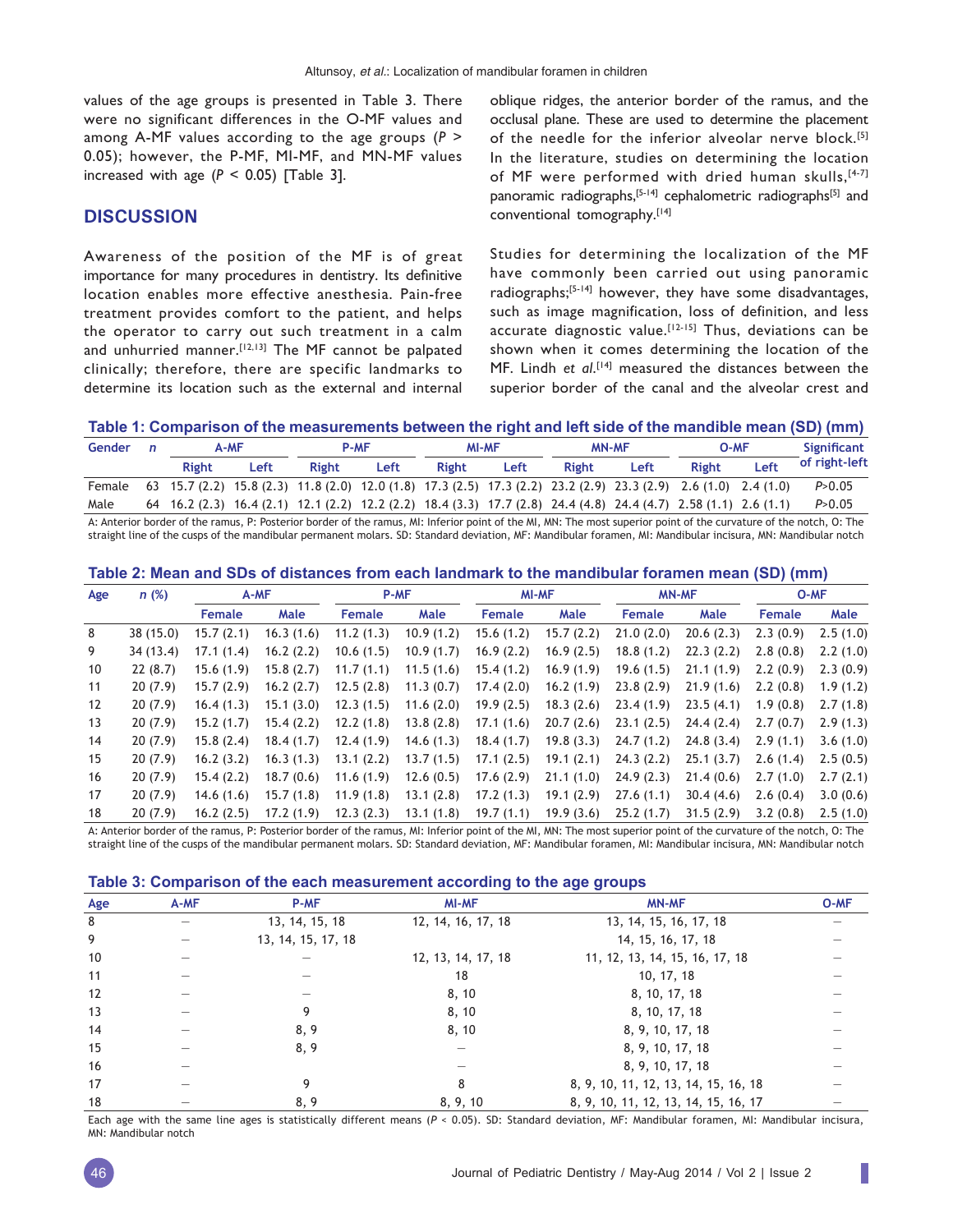between the mandibular base and the inferior border of the canal, and the height of the canal; they concluded that tomography gave more accurate values than panoramic techniques. A study Afsar *et al*. [5] have reported that there were differences between panoramic and cephalometric radiograph measurement; therefore, in this study, we used CBCT images to determine the distance from the MF to specific landmarks.

Afsar et al.<sup>[5]</sup> studied panoramic radiographs and reported that no significant differences between male and female values for the distances measured from the MF to the landmarks; however, the general trend was that distances in males were greater than or equal to those observed in female subjects, which is in agreement with our findings.

Afsar et al.<sup>[5]</sup> also reported that position of the MF in relation to the landmarks does not change with age; their study including subjects under 40 years of age. Our study subjects were children and youth with an age range of 8-18. There were no significant differences among the O-MF values and among the A-MF values according to the age groups; however the *P*-MF, MI-MF, and MN-MF values increased with age.

Nicholson<sup>[2]</sup> examined 80 dried adult skulls and reported that the position of the MF was highly variable in different skulls as well as that the location of MF anteroposteriorly also varied. Afsar *et al.*,<sup>[5]</sup> Hetson *et al.*,<sup>[6]</sup> and Oguz and Bozkir<sup>[7]</sup> reported that the MF was located just posterior to the middle of the ramus; Hayward *et al*. [4] and Bremer<sup>[16]</sup> reported that the MF was located in the third quadrant of the ramus; and Weiss $[17]$  reported that the MF was located at the midpoint of the ramus. In this study, we found that MF was located anteroposteriorly, just posterior to the middle of the ramus, which agrees with the findings of Afsar *et al.*,<sup>[5]</sup> Hetson *et al.*,<sup>[6]</sup> and Oguz and Bozkir.[7]

The molar occlusal plane may help to locate the MF. Marzola<sup>[18]</sup> has reported that the needle should be located 1 cm above the occlusal plane. Hwang *et al.*[19] have reported that the location of the MF is 4.2 mm above the occlusal plane in adults; however, Nicholson<sup>[2]</sup> and Afsar *et al.*[5] found that the MF was below the occlusal plane. Marzola<sup>[18]</sup> also reported that the MF was located on the occlusal plane of the molars and suggested that the needle set should be inclined an angle of five degrees in the anteroposterior direction to the occlusal plane of molars. In contrast, Hwang *et al.*<sup>[19]</sup> found that the MF was located 4.12 mm below the occlusal plane at the age of 3 years and subsequently moved upward with age. By the age of nine, it had reached approximately the same level as the occlusal plane. The foramen continued to move upward to 4.16 mm above the occlusal plane in the adult patients.

In this study, it was found that the location of the MF is 2.5-3.6 mm was above the occlusal plane of the molars and there were no statistically changes in the location of the MF with age.

In the previous studies, the distances of the MI-MF and MN-MF values were reported to be approximately 21 and 19 mm,<sup>[3]</sup> 16 and 33 mm,<sup>[5]</sup> 22.2 and 30.7 mm,<sup>[7]</sup> respectively. In this study, the MI-MF and MN-MF values varied according to different age groups and ranged from 15.4 mm to 21.1 mm and 18.8 mm to 31.5 mm, respectively. With increasing age, the vertical measurement of the sagittal size of the structures of the mandible increase; therefore, the distance from the MF to the landmarks can vary, as shown in this study and previous studies. Thus, it is difficult to say that there is a specific value for any distance or ratio of the MF and this value can vary in different populations. These variances may be based on differences in population and/or measurement techniques. Based on the obtained results, the location of the MF is just posterior to the middle of the ramus, 2.5-3.6 mm above the occlusal plane of the molars. The P-MF, MI-MF, and MN-MF values increase with age.

### **REFERENCES**

- 1. Meechan JG. How to overcome failed local anaesthesia. Br Dent J 1999;186:15-20.
- 2. Nicholson ML. A study of the position of the mandibular foramen in the adult human mandible. Anat Rec 1985;212:110-2.
- 3. Ennes JP, Medeiros RM, Grant JC. Localization of mandibular foramen and clinical implications. Int J Morphol 2009;27:1305-11.
- 4. Hayward J, Richardson ER, Malhotra SK. The mandibular foramen: Its anteroposterior position. Oral Surg Oral Med Oral Pathol 1977;44:837-43.
- 5. A fsar A, Haas DA, Rossouw PE, Wood RE. Radiographic localization of mandibular anesthesia landmarks. Oral Surg Oral Med Oral Pathol Oral Radiol Endod 1998;86:234-41.
- 6. Hetson G, Share J, Frommer J, Kronman JH. Statistical evaluation of the position of the mandibular foramen. Oral Surg Oral Med Oral Pathol 1988;65:32-4.
- 7. Oguz O, Bozkir MG. Evaluation of location of mandibular and mental foramina in dry, young, adult human male, dentulous mandibles. West Indian Med J 2002;51:14-6.
- 8. Tachibana H, Matsumoto K. Applicability of X-ray computerized tomography in endodontics. Endod Dent Traumatol 1990;6:16-20.
- 9. Scarfe WC. Imaging of maxillofacial trauma: Evolutions and emerging revolutions. Oral Surg Oral Med Oral Pathol Oral Radiol Endod 2005;100:S75-96.
- 10. Sekerci AE, Cantekin K, Aydinbelge M. Cone beam computed tomographic analysis of the shape, height, and location of the mandibular lingula in a population of children. Biomed Res Int 2013;2013:825453.
- 11. Sekerci AE, Sisman Y. Cone-beam computed tomography analysis of the shape, height, and location of the mandibular lingula. Surg Radiol Anat 2014;36:155-62.
- 12. Ono E, Medici Filho E, Moraes LC, Castilho JC, Moraes ME. Anteroposterior location of the mandibular foramen of 7 to 12 year-old chıldren in panoramic radiographs. Cienc Odontol Bras 2005;8:6-12.
- 13. Heasman PA. Variation in the position of the inferior dental canal and its significance to restorative dentistry. J Dent 1988;16:36-9.
- 14. Lindh C, Petersson A, Klinge B. Measurements of distances related to the mandibular canal in radiographs. Clin Oral Implants Res 1995;6:96-103.